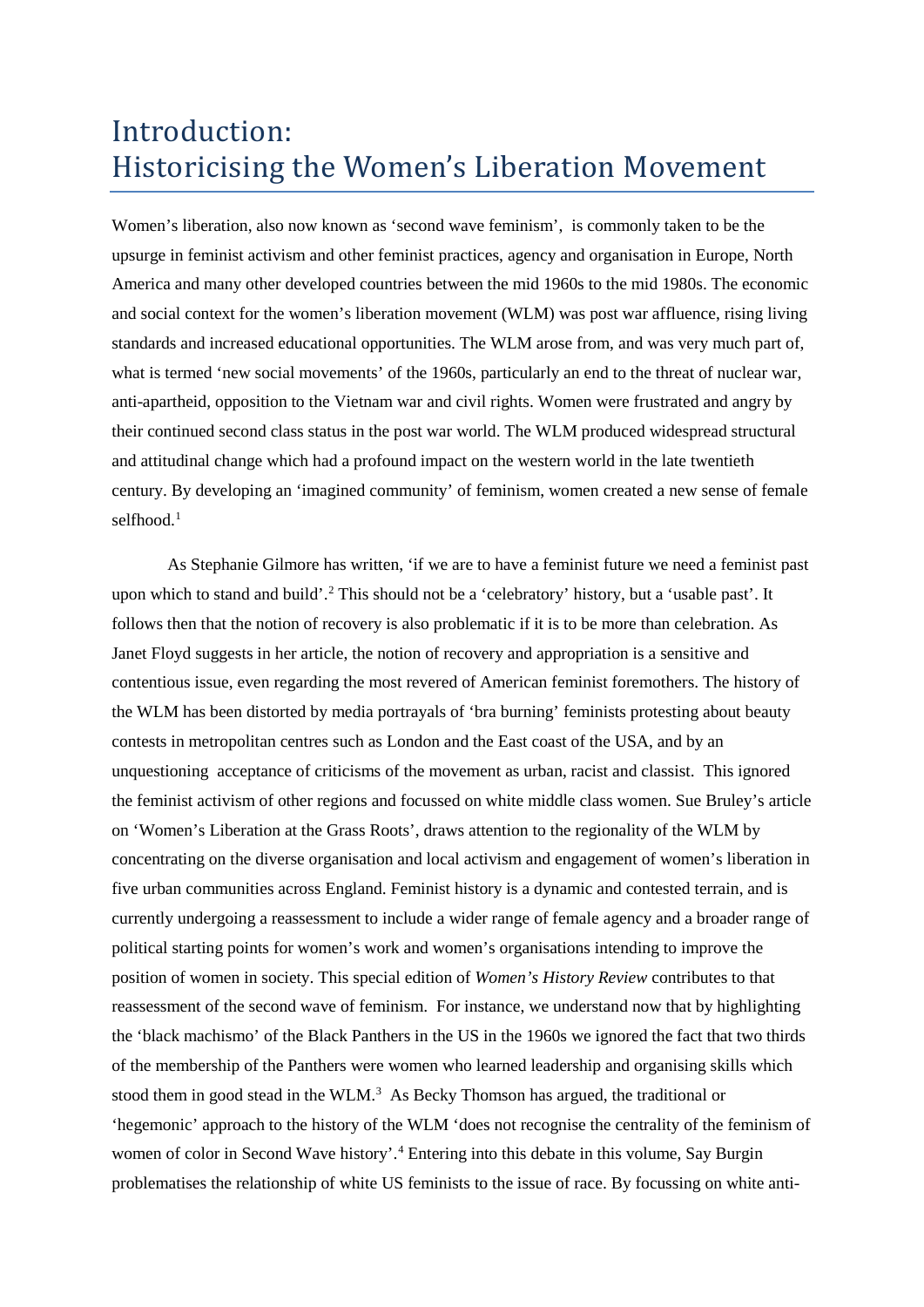imperialist Boston feminists and their conjoining of issues of racism and sexism, Burgin argues against simplistic narratives about race in the WLM. The impact of post colonial discourse has led to a refocused history of the WLM which underlines the importance of 'intersectionality', i.e. the interconnectedness of class, race and gender.<sup>[5](#page-3-4)</sup> The category 'woman' is not simply a product of gender discourse. To uncover the history of Afro-American, Latina, Asian, West Indian and other minority women in second wave feminism we need a more inclusive definition of feminist activism which would encompass mixed gender organisations where women flourished and brought about real change in these years.<sup>[6](#page-3-5)</sup>

The idea of 'waves' in feminist history has itself been challenged by Nancy Hewitt which has led to a more nuanced, less white dominated and less suffrage based history of the 'first wave' from the 1840s to the 1920s. [7](#page-3-6) Beyond the first wave there was a continuing stream of feminist thought and activism. There is no denying, however, that there was a great burst of feminist energy—mass activism, theoretical texts and literature—between the 1960s and 1980s which distinguishes it from the periods both before and after. In the US in 1970 thirteen texts were produced relating in some way to the WLM.<sup>[8](#page-3-7)</sup> By the mid 1980s in many states the onslaught of neo-liberal right wing policies put feminism back on the defensive. This period needs to be studied as a distinct phenomenon in its own right. The WLM was hugely diverse, impacting differently according to different local circumstances, national and community needs. In Quebec, for instance, feminists saw their feminism as integral to their French Canadian identity.<sup>[9](#page-3-8)</sup> Many women opted to work within local, autonomous, self-governing WLM groups, often with a 'consciousness raising' element.<sup>[10](#page-3-9)</sup> There were, though, less radical feminist groups in the US such as the National Organisation of Women (NOW) which adopted formal bureaucratic structures. There was a constant tension between institutionalisation and local, autonomous grass roots campaigning; pragmatic realism versus revolutionary idealism. In Canada feminists were ready to accept state funding, whilst many others saw this as being 'co-opted' into the system. For most feminists, paid employment was the route to economic independence, but the long standing maternalist, 'mothering' stream within feminism continued to assert women's right to choose to stay at home and raise their children, on state benefits if necessary. Marks and Little focus on a marginalised group of Canadian mothers who campaigned for welfare support to enable women to choose to be working mothers or stay at home mothers. This was at odds with those feminists who wanted women to assert their equality through their presence in the workplace, and Marks and Little highlight the differences, and different relationships to the WLM, on this issue between liberal, socialist and conservative groups of mothers.

The desire by the media to designate leaders was strongly resisted across the board, 'second wavers' were insistent that there were no 'stars' in the WLM. Transnational influences were very significant. Cheaper foreign travel meant that many American women brought feminist ideas and literature to Europe in the late 1960s, adding impetus to the nascent European WLM. The idea to 'take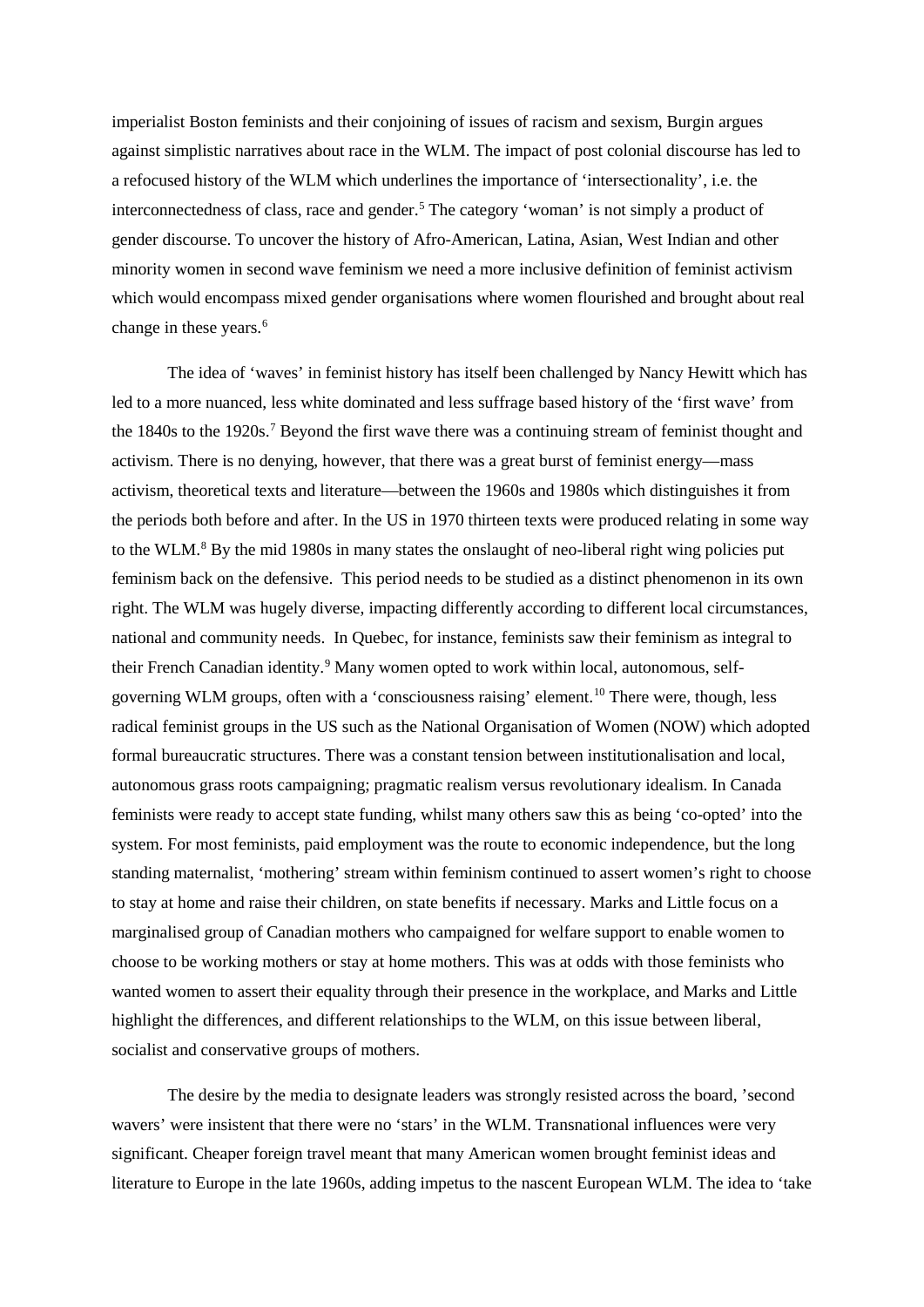back the night' first happened in the US when a woman was murdered on her way back from work. It spread to Europe and in the late 1970s and early 80s torch-lit, nocturnal 'reclaim the night' marches were held in red light districts all over the UK, often resulting in clashes with 'porn' shop owners and police.[11](#page-3-10) Despite huge diversity in organisational forms, campaigns and chronology, in essence the core aims of the WLM were very similar: economic equality and access to education, affordable child care; freely determined sexuality, an end to sexual violence and the right to control fertility; political and legal equal equality. Of course, these issues are complex and meant different things to different women, often depending on class and ethnicity. Phillida Bunkle explores the impact of grammar school and university education on girls who benefitted from the 1944 Education Act, who used their education to shape the women's movement through the written word or to develop consciousness through their own reading. On the issue of working class women and the WLM, George Stevenson has sought to foreground working women through a history of four women-centred industrial strikes and disputes in Britain. These reveal complex links to the trade union and women's liberation movements, demonstrating intersections between class, race and gender based issues. Women also expressed their feminism creatively through visual media, performance arts and other cultural outlets. This is not simply a peripheral element but an essential aspect of the dynamism of the WLM. Lisa Taylor, a feminist artist, discusses, in her illustrated article, the creative and political environment surrounding her activist print-making, and offers a contemporary reflection upon, and re-evaluation of, her practice from a vantage point of theoretically-informed feminism. Women's culture can be discerned and detected through the artefacts and creativity of the WLM, and Deborah Withers envisages aspects of the WLM as cultural heritage. She argues that, through publicly oriented projects, exhibitions and feminist archives, women's histories of the WLM reveal women's communities, feminist cultural traditions and a multiplicity of voices. Laurel Forster, in her essay, also points to the diversity of feminist voices and perspectives, discernable through the varied ways that women engaged with print cultures. A wide range of feminisms, all of which found a home in the WLM, may be traced through feminist involvement with, and commitment to, publishing, print and feminist magazines.

It is vital that we continue to develop the history of the WLM. Towards this end a conference was held at the University of Portsmouth in July 2014, 'Situating Women's Liberation, Historicizing a Movement'. This collection of papers has been developed from that conference. The aim of the conference was to bring new discussions of the WLM to the fore, sometimes introducing new perspectives, and sometimes recasting existing debates in a new light. The WLM represents an important moment of consciousness-raising and self-expression for a wide range of women across the world, and therefore is a crucial movement in the history of the feminist journey towards gender equality. Feminist writers of the WLM have themselves chosen to consider further contexts for, and offer new perspectives on, their earlier writings.[12](#page-3-11) The original essays in this collection also help us to